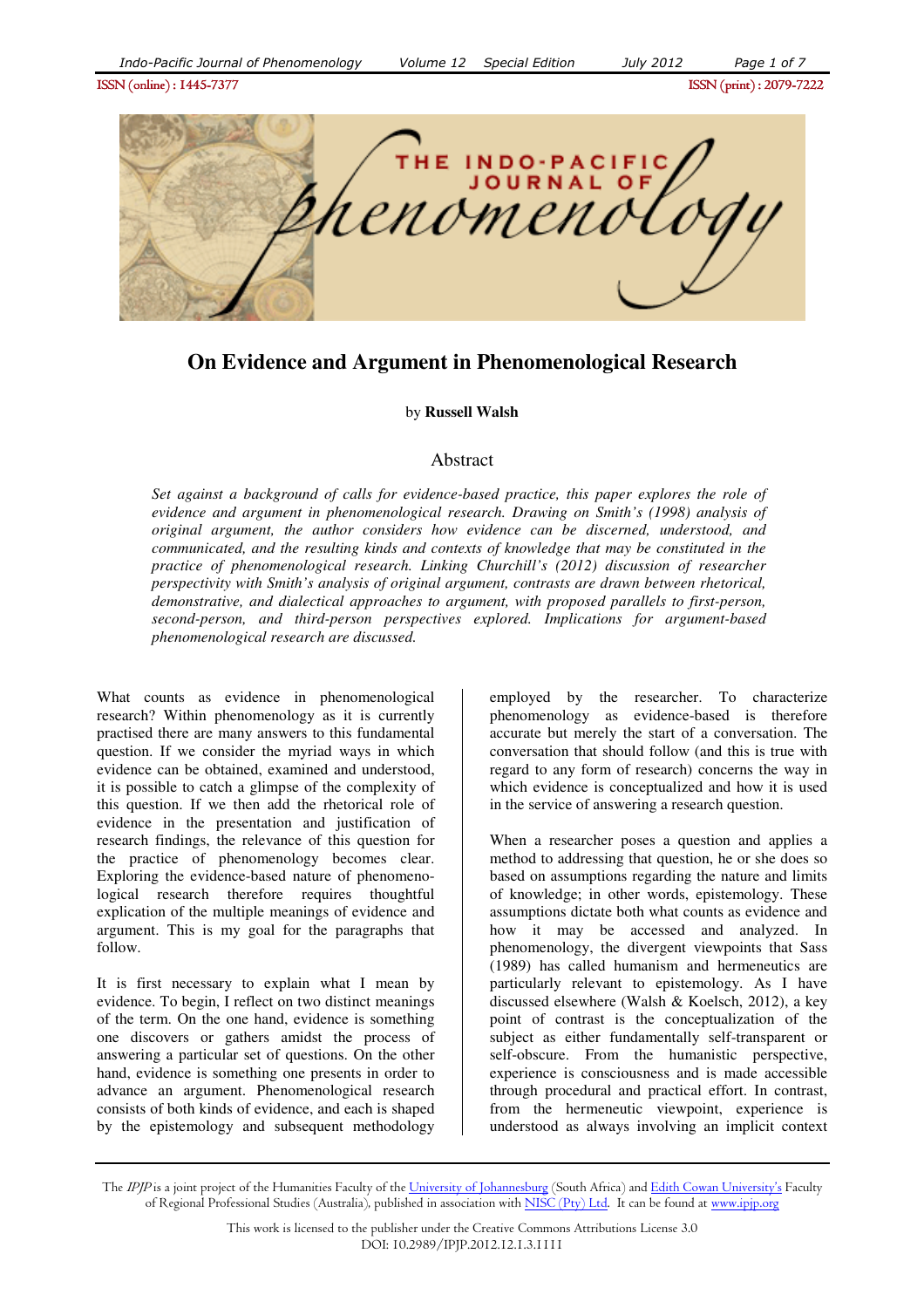largely outside of the subject's conscious awareness. These distinct positions have given rise to different forms of phenomenological research.

The roots of this distinction can of course be traced to points of contrast between Husserl and Heidegger. However, it must also be acknowledged that each of these thinkers presented complex and dynamic lines of thought, and that any simple characterization of differences entails oversimplification. Keeping this in mind, it is still possible to say that Husserlian phenomenology is grounded in the conscious reflection of participants, while Heideggerian phenomenology calls for interpretation of the engaged, unreflective ready-to-hand activity of participants. Hence, what counts as evidence of lived experience can vary considerably across these perspectives.

It should be noted that there has been considerable intertwining of these perspectives throughout the developmental history of phenomenological research. Indeed, it is possible to see elements of each perspective in the origins of the empirical phenomenological method. Although Giorgi (1970) situated his method in Husserl's phenomenology, the positional shift this method entailed introduced what can be called an interpretive move. Specifically, whereas Husserl's philosophical method calls for a (re)turn to the immediate experience of the perceiver (i.e. the subject who is also the object of reflection) Giorgi's application of Husserl's method involves a researcher explicating the implicit features of participants' reflective experiential accounts. It was this positional shift that led Colaizzi (1973) to distinguish between Fundamental Description (based on the participants' reflective account) and Fundamental Structure (requiring the researcher's reflective interpretation of the participants' reflective accounts) in phenomenological research. From its inception, empirical phenomenological research has thus included features of both Husserlian and Heideggerian (or, in Sass's (1989) terminology, humanistic and hermeneutic) thought.

Methodologically, the phenomenological epoché and the hermeneutic circle are counterpoints that follow from the Husserlian and Heideggerian positions (with the caveat that these positions were in fact dynamic). The epoché is accomplished via bracketing of presuppositions in order to freshly experience the phenomenon of interest. However, as noted above, the character or position of bracketing changed with the adaptation of philosophical phenomenology to empirical psychological research. In empirical phenomenology, the task of bracketing shifts from experiencing subject to observing subject (which in philosophical phenomenology are one and the same). Hence, it is the researcher's conscious apprehension

of the participant's reflection of experience that is the object of the epoché, rather than the participant's experience.

In both philosophical and empirical Husserlian phenomenology bracketing is directed at two distinct kinds of presuppositions: the natural attitude and abstract conceptualization. The natural attitude may pose a greater obstacle for the experiencing subject, while abstract conceptualization carries the greater risk for the researcher as observing subject. Moreover, the nature of bracketing with regard to each kind of presupposition is different. Setting aside the natural attitude requires a move of detachment, such that the things themselves can be apprehended beyond the taken-for-granted assumptions in which everyday experience is embedded. In contrast, with regard to abstract conceptualization, the epoché entails a move toward the practical and concrete so that understanding is grounded in the things themselves. This is one reason why Giorgi (1970) emphasized so strongly the importance of description over interpretation. When adopting a Husserlian approach to an experience subjectively once removed, the researcher is at a greater risk of imposing an abstract conceptualization in the form of interpretation. As a methodological corrective to this potential, anchoring the researcher's analysis in the concrete particulars of the participant's reflective account seems both rigorous and well considered.

The hermeneutic circle, stemming from Heideggerian phenomenology, begins with the assumption that researcher bias makes understanding possible. At the same time, there is acknowledgement that misunderstanding also follows from bias. The researcher therefore strives to discern between the two by inviting confirmation and contradiction via ongoing engagement with the phenomenon in question. The hermeneutic circle describes the process of projecting oneself into a phenomenon in order to understand it, initially on the basis of one's presuppositions and then listening for the friction between those presuppositions and contradictory feedback from the object of inquiry. This feedback allows for researchers to catch a glimpse of their biases as well discover as novel aspects of that which they seek to understand.

Despite methodological differences, both Husserlian and Heideggerian approaches adopt similar stances with respect to evidence gathering in the process of answering a research question. Although this approach can be called empirical in the sense that it seeks to learn from experience – both the experience of the participant and the researcher's experience of that experience - I think a better term would be argumentative, if that word is used in its original sense.

The *IPJP* is a joint project of the Humanities Faculty of the <u>University of Johannesburg</u> (South Africa) and <u>Edith Cowan University's</u> Faculty of Regional Professional Studies (Australia), published in association with <u>NISC (Pty) Ltd</u>. It can be found at <u>www.ipjp.org</u>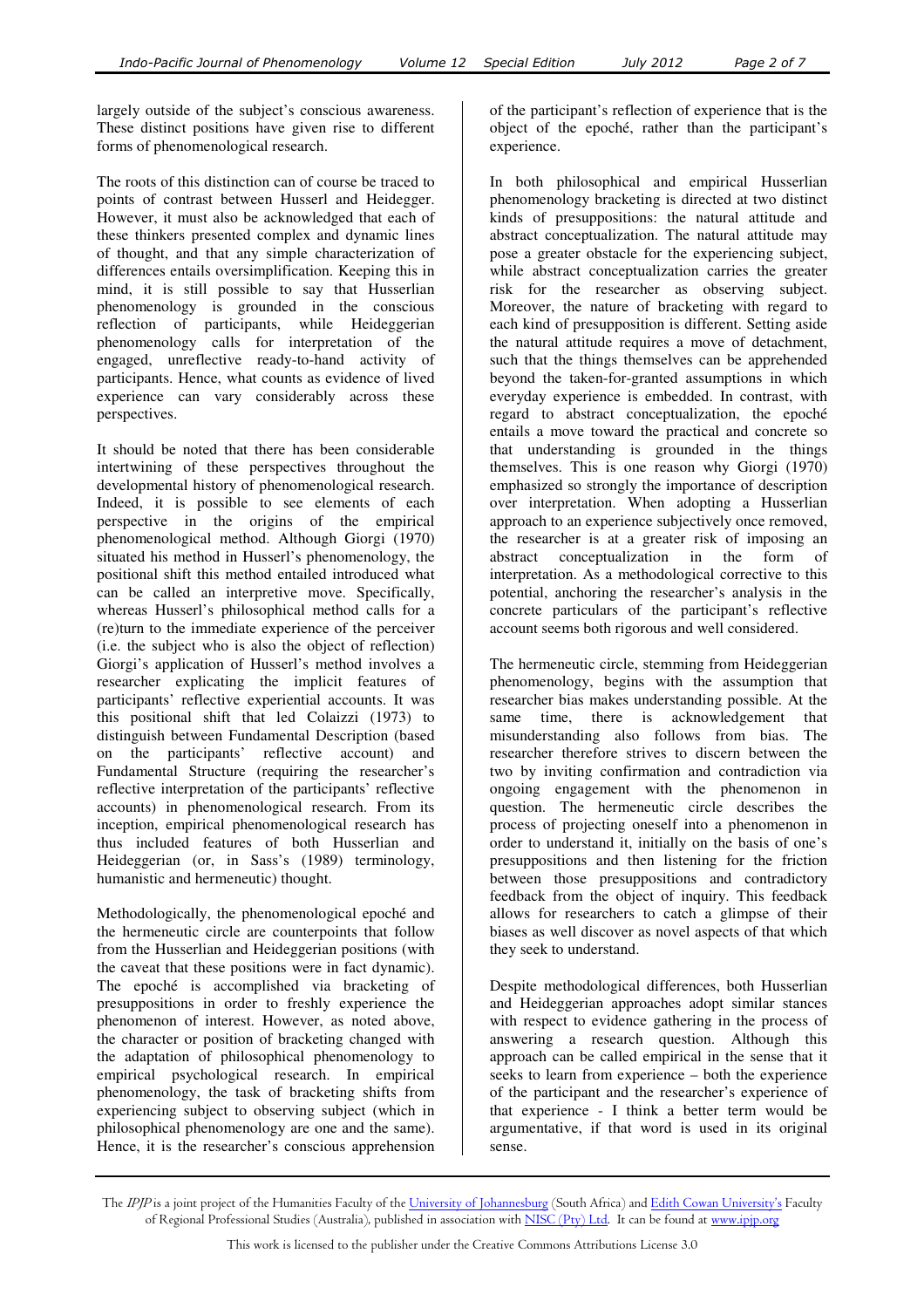According to Smith (1998), original argument had several defining features. First, it was collaborative and practically oriented. In other words, an argument was a conversation directed toward the goal of solving a problem or answering a question. A second feature of original argument was that it involved listening to evidence that challenged or complicated one's position, and allowing the understanding of the problem to evolve as a result of this evidence. Another feature of original argument identified by Smith is its balanced composition of logos, ethos, and pathos. Hence, while logical reasoning played an important role in argumentation the trustworthiness and emotional engagement of an argument were also crucial features. This stands in contrast to the more contemporary sense of argument in which logical reasoning is considered paramount. Analytical philosophy and the natural scientific method (as well as some manifestations of phenomenological research) both consider logical or methodical precision and the demonstration that one's research is done "cleanly and correctly" (Bazerman, 1988, p. 272) as the central criteria for validity.

My characterization of phenomenology as argumentative in the original sense is intended to underscore its human and historical sensibility. When Husserl (1970) advocates a return to the things themselves and Gadamer (1989) argues against methodical precision in favor of dialogue, both are promoting a way of doing research, or of answering a question or solving a problem, that is based in the way humans originally understand. In this sense, the natural attitude against which Husserl cautions is not natural at all, at least not in the sense of originality. Instead, it is an attitude that has been layered upon our original sensibility, privileging objectivity and rationality to the exclusion of relationality and empathic engagement.

Although I have suggested that phenomenology is grounded in original argument, we must also acknowledge that there are many forms of practice called phenomenological. As highlighted by both Giorgi (2008) and Walsh and Koelsch (2012), the extent of methodological and epistemological variation in current phenomenological research makes it difficult to ascertain even basic common features. It is therefore unsurprising that argument is taken up in many different ways. These different ways can be best appreciated by elaborating Smith's (1998) analysis of argumentative forms or styles.

Smith (1998) explores both the character of original argument and its shift in form over time. The contemporary understanding of argument is a result of its move away from an engaged, collaborative context in favor of disengaged debate. In this new understanding, advancing a position becomes the

central concern. From this disengaged stance one can pursue demonstration, which seeks to strengthen one's claims and insulate them against criticism, or pursue dialectic, which identifies counterpoints with respect to the matter at hand in order to synthesize from those counterpoints a coherent position. The latter of these more closely approximates the spirit of original argument, but it shares with demonstration a detached approach to understanding and an emphasis on logos (logic) as a central criterion for validity.

In order to apply Smith's (1998) analysis to the current practice of phenomenological research, we must consider the two relational contexts in which all research occurs. The first of these contexts is the conversational domain in which the researcher and his or her participants are embedded. The manner in which a researcher engages with participants determines the form of argument that follows. Churchill's (2012) elaboration of first, second, and third person perspectives is particularly relevant in this regard. The second relational context is that which unfolds between the researcher as author and his or her audience. In this context, the researcher shifts from exploring evidence with participants to presenting evidence to an audience of scholars and fellow researchers.

It is then necessary to examine the forms that argument can take in the first domain of conversation between researcher and participant. Churchill (2012), drawing from a host of other phenomenological scholars, distinguishes between first person, third person, and the ideal of second person perspectives in phenomenological research. The first person perspective is concerned with imagining the other's standpoint from one's own vantage point, while the third person perspective is oriented toward observing the other's behaviour without concern for his or her subjective experience. In contrast to these two perspective, the second person perspective "is a special mode of access to the other that occurs *within* the first person plural: in *experiencing the other within the we*" (Churchill, p. 2, emphasis in original). In relation to Smith's (1998) analysis, this second person perspective seems characteristic of original argument.

Although for both Churchill (2012) and Smith (1998) this collaborative relational engagement is essential to phenomenological understanding, it is important to acknowledge that not all qualitative research – even that framed as phenomenological – is pursued along these lines. Indeed, the first person and third person perspectives, which we could align with the dialectical and demonstrative forms of argument respectively, seem quite common in practice. When bracketing is employed to expurgate bias and access participants' experience directly, it is a dialectical

The IPJP is a joint project of the Humanities Faculty of the University of Johannesburg (South Africa) and Edith Cowan University's Faculty of Regional Professional Studies (Australia), published in association with NISC (Pty) Ltd. It can be found at www.ipjp.org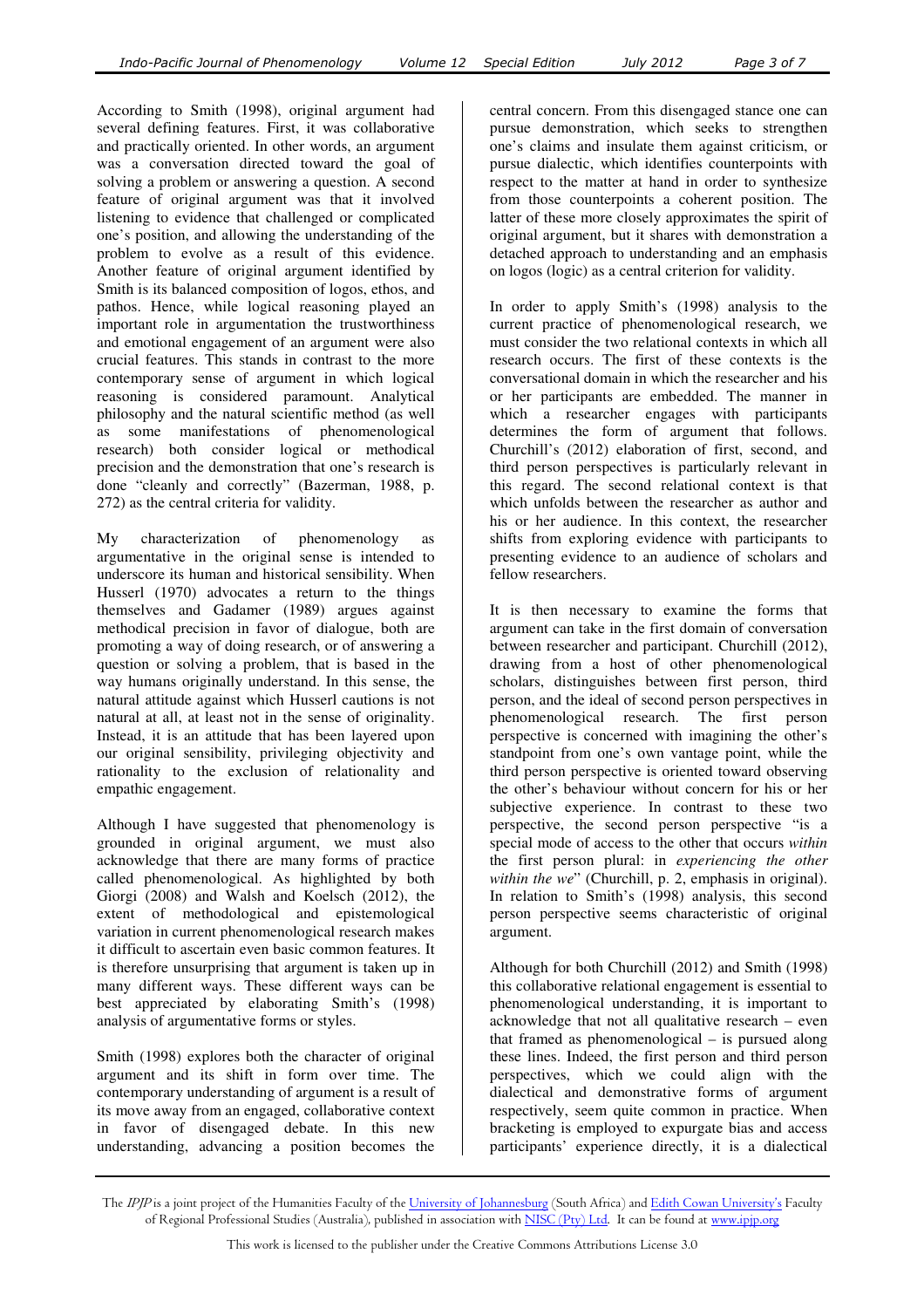process that entails imagining the counterpoint of another's experience. Similarly, amidst the hermeneutical process of oscillating between one's preunderstandings and misunderstandings one may also engage in a dialectical process. The dialectical nature of these approaches follows from the first person position of the researcher. When the epoché or the hermeneutic circle fit Churchill's designation of the first person perspective, they are practiced as imaginative rather than collaborative activities. Since imaginative understanding is refined intellectually rather than relationally, it must rely on criteria such as logical coherence and procedural rigour for refinement and justification.

The demonstrative approach to argument, with a third person perspective, is also apparent in some forms of hermeneutic phenomenological research. When detached interpretive reading supplants relational engagement, interpretive analysis becomes a matter of demonstration, compiling observational evidence to support the observer's position. In this case, the hermeneutic circle becomes a process of continuous strengthening of one's own argument rather than engaging in dialogue. When divorced from true dialogue this refinement must rely on the criteria of logical coherence and procedural rigour for justification.

The forms of argument and perspective explored above can also be considered in relation to Heidegger's (1962) characterization of modes of engagement. The distinctions between ready-to-hand, present-at-hand, and unready-to-hand ways of being (and knowing) can both inform and complicate our concern for evidence and argument in research. If the ready-to-hand mode denotes engaged activity, then both original argument and the second person perspective are relevant in this regard. In both cases, we could say that understanding is made possible to the degree that participants allow themselves to become lost in conversation. However, the phrase lost in conversation reminds us that the ready-to-hand mode is predominantly unreflective, and hence seemingly contradictory to the goal of novel understanding. This highlights the appeal of dialectic and demonstration, which strive to step out of the potentially unreflective standpoint of engaged activity in order to gain and affirm a new (detached) perspective. What is sacrificed in these rhetorical moves is collaborative understanding, which perhaps need not be so readily abandoned. Alternatively, we might consider the unready-to-hand mode of engagement, whereby new understanding is made possible because something that is taken for granted breaks down or becomes problematic.

Questions can then be asked regarding whether original argument and the second person perspective

are indicative of the unready-to-hand mode of engagement and, if this is indeed the case, what this tells us about evidence and argument. In terms of the first question, it is important to remember that one of the defining features of original argument was its orientation toward solving a problem. Moreover, original argument entailed listening for evidence that complicated or problematized one's initial (unreflective) understanding. Hence, it is possible to say that the second person perspective in phenomenology affirms the problem of unreflective understanding and in so doing allows for reflective understanding. This form of understanding is not made reflective through detachment but rather through the collaborative engagement that makes understanding a problem. In other words, understanding of a certain sort is not at all difficult from a detached perspective because it only entails building an argument that is logically coherent. It becomes problematic only when we feel the friction of our initial understanding brushed up against the disconfirming evidence of our conversational partner. Recognizing this problem facilitates reflective understanding of what was previously lived out unreflectively.

Returning to the question of evidence and original argument it is therefore possible to say that evidence emerges in the context of collaborative conversation oriented toward the goal of solving a problem. This collaborative conversation enables participants to render problematic, and thus reflect on, the taken-forgranted features of their initial understandings and in so doing invite new understandings. It is also possible to say that evidence discovered in this way is different from evidence that is gathered in the service of advancing a position or making a case. The latter course of action involves corroboration more than discovery, thus strengthening the case for what the researcher already knows to be true. In phenomenological research, the former approach increases the likelihood of complicating the object of study, whereas the latter approach makes simplification more likely.

The advantage of dialectical and demonstrative approaches is that they tend to move progressively toward greater clarity and precision. By beginning from and remaining in the first or third person perspectives, dialectic and demonstration bring order to a discrete set of evidence by increasingly refining the evidence in the set. On the other hand, in conversation evidence emerges and changes such that, at least initially, clarity and precision decrease over time. As a consequence, the researcher engaged in original argument is likely to incur confusion as the object of study becomes more complex rather than simplified.

The *IPJP* is a joint project of the Humanities Faculty of the <u>University of Johannesburg</u> (South Africa) and <u>Edith Cowan University's</u> Faculty of Regional Professional Studies (Australia), published in association with <u>NISC (Pty) Ltd</u>. It can be found at <u>www.ipjp.org</u>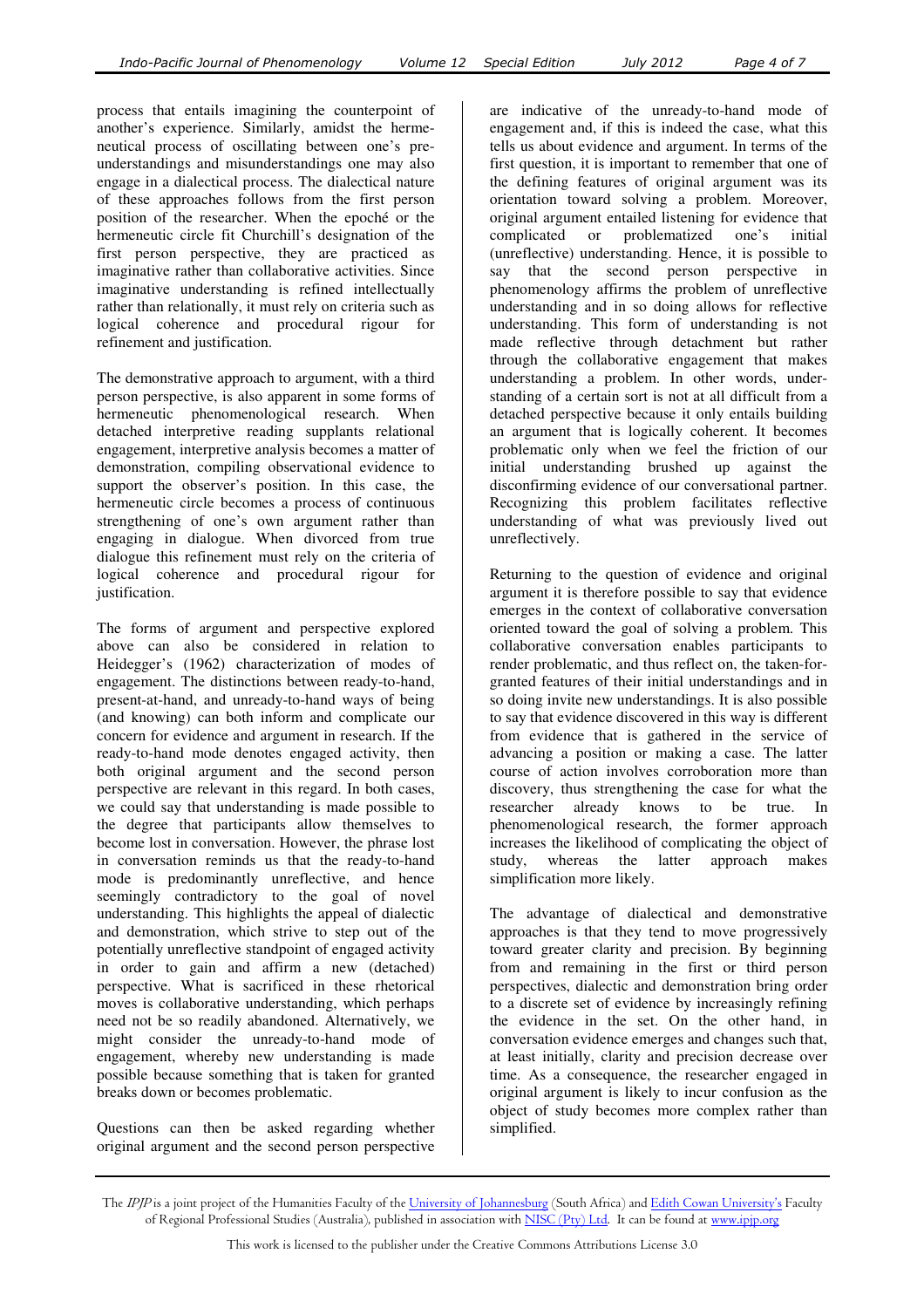A practical implication of the distinctions drawn thus far pertains to the common practice in phenomenological research of obtaining written protocols or accounts of their experience from participants. While this practice generates a text that fixes what is said, and therefore makes it more accessible to analysis (Ricoeur, 1973), in terms of our current concerns it seems to turn away from the prospect of original argument. Authoring a written protocol evokes a present-at-hand detachment from lived experience and the evidence with which a researcher is presented may therefore be both simpler than and once removed from engaged activity. Attempts to understand this experiential account will be further simplified by the researcher's detachment (engaging in textual analysis rather than conversation) and first person perspective (relying on imagination rather than dialogue to discern participants' lived experience). The results that follow from these procedures are more readily accessible to thematic description, but potentially are at some distance from the lived experience that was the original object of interest.

An alternative methodological practice that is more in line with original argument entails entering the "playground of language" (Walsh, 2004, p. 117) and "experiencing the other within the we" (Churchill, 2012, p. 2) through collaborative conversation with participants. Heeding Gadamer's (1989) call to be concerned less with methodical rigour and more with collaborative understanding, this approach aims to generate dialogue between researcher and participants. Such dialogue, which is by necessity mutually reflexive, has as its goal novel understanding for all involved. It also provides for thematic analysis evidence that can explicate the researcher's role in co-constituting the research results.

To summarize the results of our query thus far, we can say that phenomenological research, to the extent that it is rooted in original argument, is collaborative, mutually reflexive, and oriented toward discovery. This approach to discovery cultivates an unready-tohand mode of engagement that affirms the problematic, intertwined nature of understanding and misunderstanding and via this affirmation strives to catch glimpses of the implicit features of lived experience – including the lived experience of telling and listening to storied accounts of experience. In contrast, it is also possible to say that phenomenological research rooted in contemporary rather than original argument employs methodological detachment in order to interpret or imagine the lived experience of an other, and that understanding from these perspectives is refined through the principle criterion of logical coherence.

Although the paper thus far has discussed evidence and argument in the methodological conduct of phenomenological research, it must be noted that the original argument and its alternatives again emerge at the point of presenting findings to an audience. While to some degree the manner of presentation is shaped by disciplinary norms, within these established structures there is also variability regarding how and to whom arguments are made. The whom is constituted, at least in part, by the how. In other words, the manner of engagement undertaken by the author/researcher solicits a particular kind of audience. An approach grounded in original argument invites the reader or listener into the complexity of the phenomenon, revealing both the ambiguity of findings as well as the position from which they were apprehended (via reflexive self-disclosure). This constitutes the audience as participants in a conversation rather than as witnesses to the demonstration of facts. In contrast, research presented via contemporary argument presents conclusions in a manner designed to prove a point and to deflect potential criticism (rather than to invite dialogue). This latter approach is best demonstrated by the common practice of identifying potential shortcomings of one's research in order to inform future studies. This often takes the form of rote disclaimers regarding the size or unique features of the sample of participants, rather than disclosing the problems discovered during the course of the study.

In light of the preceding discussion regarding the second person perspective and the unready-to-hand mode of engagement, the way in which original argument might shape the process of presenting research can be considered. First, as mentioned above, a presentation that invites the audience to collaboratively consider the research question and results would seem consonant with original argument. This would entail thorough disclosure of the researcher's presuppositions, doubts and regrets, and complicating questions that emerged over the course of the study. Rather than insulating the researcher's conclusions from scrutiny, this style of presentation would affirm that acknowledging the complicated and problematic nature of a study invites (via an unreadyto-hand mode of engagement) discovery and novel understanding. It would also recognize the presentation of results as a turn that forms part of a conversation instead of being the final word.

A second way in which original argument could inform the practices of presentation and publication would be by underscoring the complementary criteria of logos, ethos, and pathos for evaluating the quality of qualitative research. Phenomenological research seems ideally suited to this balance of criteria as the person of the researcher and the emotional valence of the phenomenon, as well as the logical coherence, are

The IPJP is a joint project of the Humanities Faculty of the University of Johannesburg (South Africa) and Edith Cowan University's Faculty of Regional Professional Studies (Australia), published in association with NISC (Pty) Ltd. It can be found at www.ipjp.org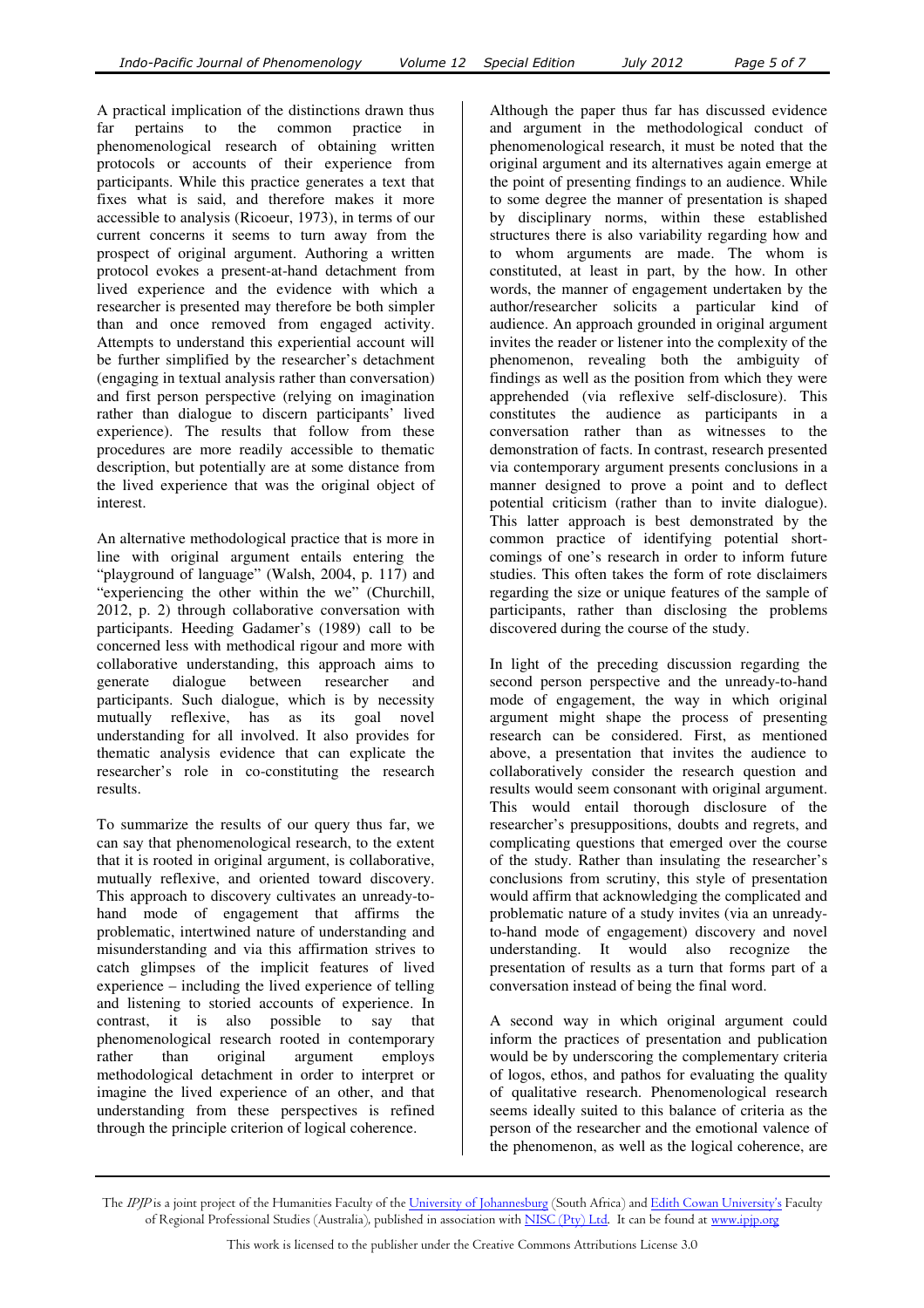explicitly endorsed as central to understanding. The breadth of these criteria, which encompass the relational aspects of research, can make for a truly human science. As highlighted by Todres and Galvin (2005), breadth invites depth as well because it moves beyond a coherent yet simple account to one that is complex and nuanced. This is true not just of the lived experience that is the object of phenomenological research, but also of the intersubjective practice of sharing research findings with others.

The past decade has seen growth in the variety of presentational formats for qualitative research. However, it must be noted that diversity of presentational style does not ensure breadth with respect to the criteria of original argument. Without adequate disclosure of the context of the research, which includes the researcher's role in and perspective on the phenomenon studied, the uncertainties and complexities revealed over the course of the research (i.e., the intertwining of understanding and misunderstanding) and the logic of the researcher's question and conclusions, a novel presentational format can remain as detached and inaccessible as the most abstract theoretical or methodical argument. One example in this regard is performative social science. The promise of performative presentation is its potential to break free from a single-minded focus on rhetorical precision as the criterion for validity. However, the risk is a swing toward dramatic presentations that strive for impact to the exclusion of engaged, reflective dialogue. By grounding novel presentational practices, whether performative or otherwise, in original argument, phenomenological researchers can explore lived relational experience within the context of lived relational experience.

This discussion of evidence and argument in

phenomenological research takes place amidst calls for evidence-based practice in medicine, nursing, psychotherapy, and pedagogy. These calls have frequently been answered with dictates for a specific type of research rather than with discussion of the manner in which any type of research is conducted rhetorically. This exploration of different forms of argument, with original argument as a comparative standard, suggests that evidence-based research can be either discovery oriented or demonstrative in practice and presentation, with distinct implications for the professional world we co-constitute. Demonstrative research, phenomenological or otherwise, focuses on validating what is already presumed to be true. It does so in a methodical manner which is aimed at minimizing alternative interpretations. In contrast, argumentative research, in the original sense of the term, seeks dialogue with participants as well as with colleagues, inviting complexity and contradiction with respect to both the topic of research and the researcher's perspective and embracing the problematic and utterly relational nature of understanding.

To the extent that evidence-based research begins and ends with concern for concrete practices in interpersonal contexts, phenomenology seems ideally suited to the task. In recalling the features of original argument, we are reminded that research can be phenomenological in orientation toward both the practices that are the object of study and the practices of the research itself. Through affirming both aspects of phenomenological practice, it is possible to pursue evidence-based research that invites conversation rather than seeks the final word. In so doing, we can heed Von Eckartsberg's (1986) call to "make our approach as explicit as possible" (p. 98).

## **Referencing Format**

Walsh, R. (2012). On evidence and argument in phenomenological research. *Indo-Pacific Journal of Phenomenology*, 12 (Special Edition, July: *Evidence-Based Approaches and Practises in Phenomenology*), 7 pp. doi: 10.2989/IPJP.2012.12.1.3.1111

## **About the Author**



Russ Walsh is an Associate Professor and the Director of Clinical Training in the Psychology Department at Duquesne University in Pittsburgh, Pennsylvania.

Russ has directed over 20 dissertations employing qualitative methods, as well as taught numerous courses on research methodology and psychotherapy. He also served as department chairperson from 2000-2006.

His prior publications and conference presentations have focused primarily on the integration of hermeneutic and phenomenological methods in qualitative research.

## E-mail address: walshr@duq.edu

The IPJP is a joint project of the Humanities Faculty of the University of Johannesburg (South Africa) and Edith Cowan University's Faculty of Regional Professional Studies (Australia), published in association with NISC (Pty) Ltd. It can be found at www.ipjp.org